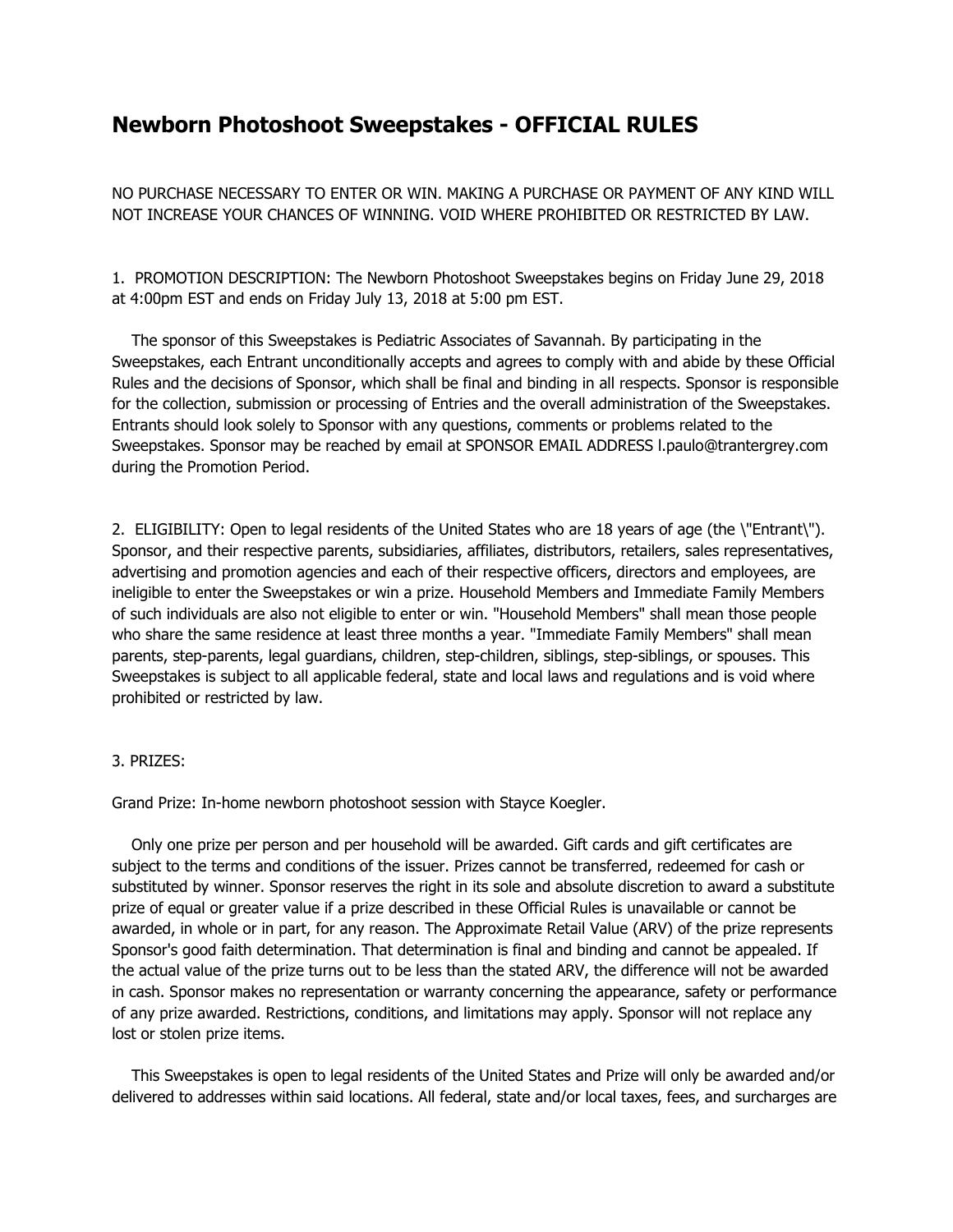the sole responsibility of the prize winner. Failure to comply with the Official Rules will result in forfeiture of the prize.

4. HOW TO ENTER: Enter the Sweepstakes during the Promotion Period online when served the Facebook Lead Form ad on Facebook. One entry per person. Entrant must only enter for themselves.

Automated or robotic Entries submitted by individuals or organizations will be disqualified. Internet entry must be made by the Entrant. Any attempt by Entrant to obtain more than the stated number of Entries by using multiple/different email addresses, identities, registrations, logins or any other methods, including, but not limited to, commercial contest/sweepstakes subscription notification and/or entering services, will void Entrant's Entries and that Entrant may be disqualified. Final eligibility for the award of any prize is subject to eligibility verification as set forth below. All Entries must be posted by the end of the Promotion Period in order to participate. Sponsor's database clock will be the official timekeeper for this Sweepstakes.

5. WINNER SELECTION: The Winner(s) of the Sweepstakes will be selected in a random drawing from among all eligible Entries received throughout the Promotion Period. The random drawing will be conducted about Monday, July 16, 2018 after the Promotion Period by Sponsor or its designated representatives, whose decisions are final. Odds of winning will vary depending on the number of eligible Entries received.

6. WINNER NOTIFICATION: Winner will be notified by email at the email address provided in the Entry Information on the day the winner is drawn (Monday, July 16, 2018) after the random drawing. Potential Winner must accept a prize by email as directed by Sponsor within 7 days of notification. Sponsor is not responsible for any delay or failure to receive notification for any reason, including inactive email account(s), technical difficulties associated therewith, or Winner's failure to adequately monitor any email account.

Any winner notification not responded to or returned as undeliverable may result in prize forfeiture. The potential prize winner may be required to sign and return an affidavit of eligibility and release of liability, and a Publicity Release. No substitution or transfer of a prize is permitted except by Sponsor.

7. PRIVACY: By entering the Sweepstakes, you grant Sponsor or its designated representatives permission to share your email address and any other personally identifiable information with the other Sweepstakes Entities for the purpose of administration and prize fulfillment, including use in a publicly available Winners list.

8. LIMITATION OF LIABILITY: Sponsor assumes no responsibility or liability for (a) any incorrect or inaccurate entry information, or for any faulty or failed electronic data transmissions; (b) any unauthorized access to, or theft, destruction or alteration of entries at any point in the operation of this Sweepstakes; (c) any technical malfunction, failure, error, omission, interruption, deletion, defect, delay in operation or communications line failure, regardless of cause, with regard to any equipment, systems, networks, lines, satellites, servers, camera, computers or providers utilized in any aspect of the operation